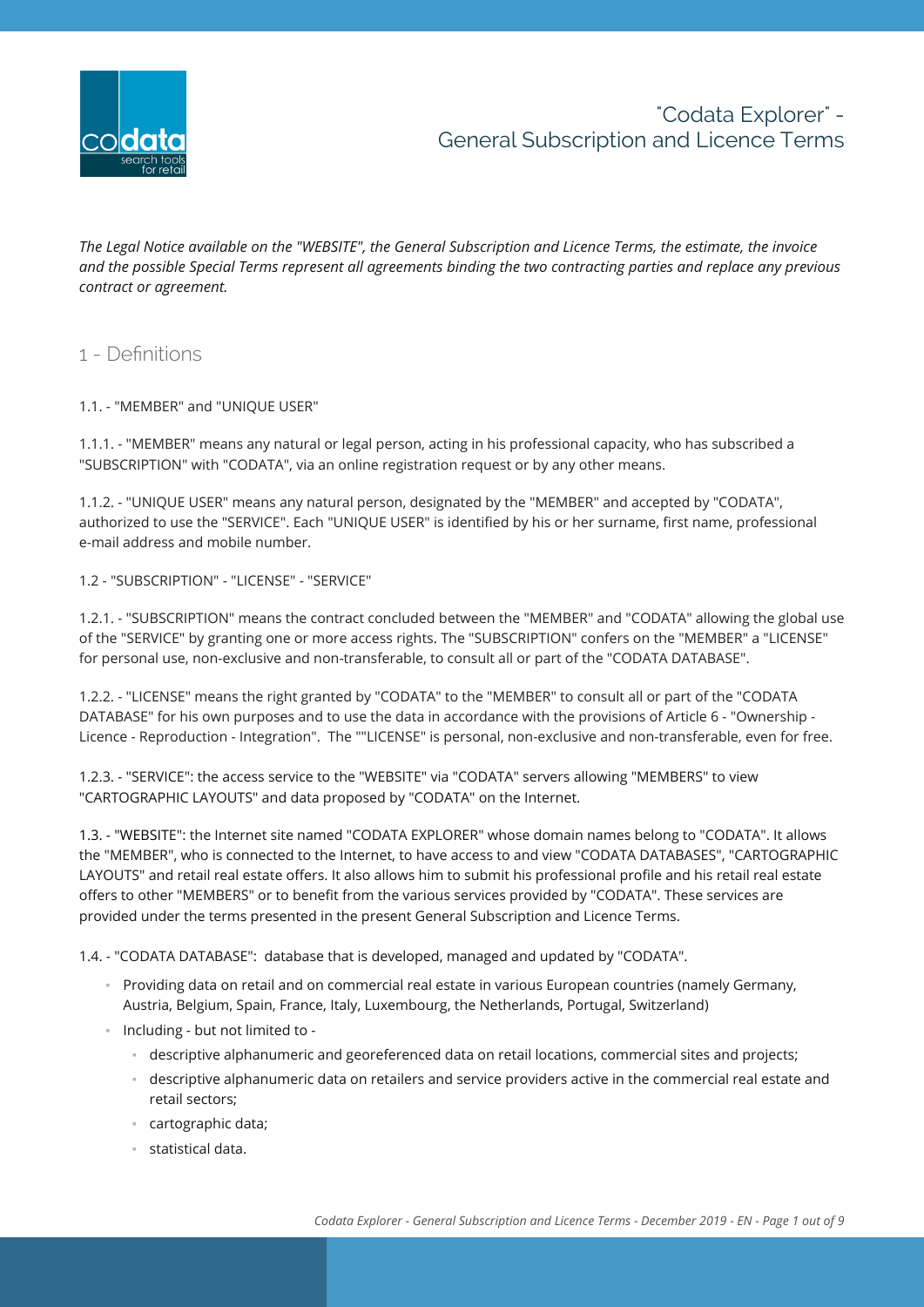1.5. - "Xls FILES and Pdf FILES": file formats used to transfer data from "CODATA DATABASE". Other file formats may be used. In such cases, these formats are chosen by "CODATA".

1.6. - "CARTOGRAPHIC LAYOUTS": the original maps designed by "CODATA" allowing the "MEMBER" to localise locations as well as the geographical maps available on the "WEBSITE".

1.7. - "SINGLE LOCATION": the location where the "MEMBER" logs in to the "SERVICE" for the first time, commonly admitted as the exclusive connection location by the parties.

1.8. - "LEGAL ENTITY": any legal or natural person endowed with legal capacity or legally entitled in his own name to be holder of rights or obligations of any kind, to sign contracts and to go to court.

1.9. - "CODATA": The company CODATA SERVICES SA, referred to as "CODATA" in the present contract and on the "WEBSITE", is a limited liability company that comes under Belgian law with a capital of 300,000.00-€. It is registered in the 'Banque-Carrefour des Entreprises' under the company registration number 0505.976.645, 'Registre des Personnes Morales' (Register of Legal Entities) of Namur - Belgium. Its registered office is located in 143-145, Avenue Bourgmestre Jean Materne 5100 Namur - Jambes in Belgium. Its intra-community VAT number is BE.0505.976.645. CODATA is designer and producer of "CODATA DATABASES", "CARTOGRAPHIC LAYOUTS" and data available on the "WEBSITE".

## 2 - Subject matter

The aim of the present document is to settle the "SUBSCRIPTION" terms to the "SERVICE", the terms of access to the "WEBSITE" "CODATA EXPLORER" and the terms of use of functionalities and data put at the "MEMBERS" disposal.

## 3 - Subscription - Use of the service

3.1. - "CODATA" grants the "MEMBER" a licence to fully use its "SERVICE" in accordance with the terms provided for in the present document and its possible Special Terms.

3.2. - The "SUBSCRIPTION" gives the "MEMBER" a general access to the "SERVICE", after he has:

- Paid the "SUBSCRIPTION" total amount mentioned on the estimate that "CODATA" shall have previously sent;
- Signed for approval, dated and returned to "CODATA" the General Subscription and Licence Terms, the possible Special Terms and the estimate that "CODATA" shall have previously sent.

3.3. - This signature for approval shall de facto lead to the acceptance and the enforcement of the present terms and of all agreements reached between the parties.

3.4. - According to the needs of the "MEMBER", this one subscribes by the present document to:

- a) A "SUBSCRIPTION" allowing
	- Either a single right of access to the "SERVICE";
	- Either a main access right and a number of additional accesses to the "SERVICE" determined in accordance to the number of users it declares.
- b) A credit use of the "SERVICE", with or without option, expressed in "CODATA UNITS".
- c) A "LICENSE" for consulting all or part of the "CODATA DATABASE" as defined in Article 6 "Ownership Licensing - Reproduction - Integration".

3.5. - Any access right, whether unique, main or complementary, allows the use of the "SERVICE" and is reserved for a "UNIQUE USER", designated by the "MEMBER". Each "UNIQUE USER" is assigned a personal, confidential and nontransferable username and password, even free of charge. At the opening of each new session, the "UNIQUE USER" receives a complementary authentication code allowing him to open his session and use the "SERVICE".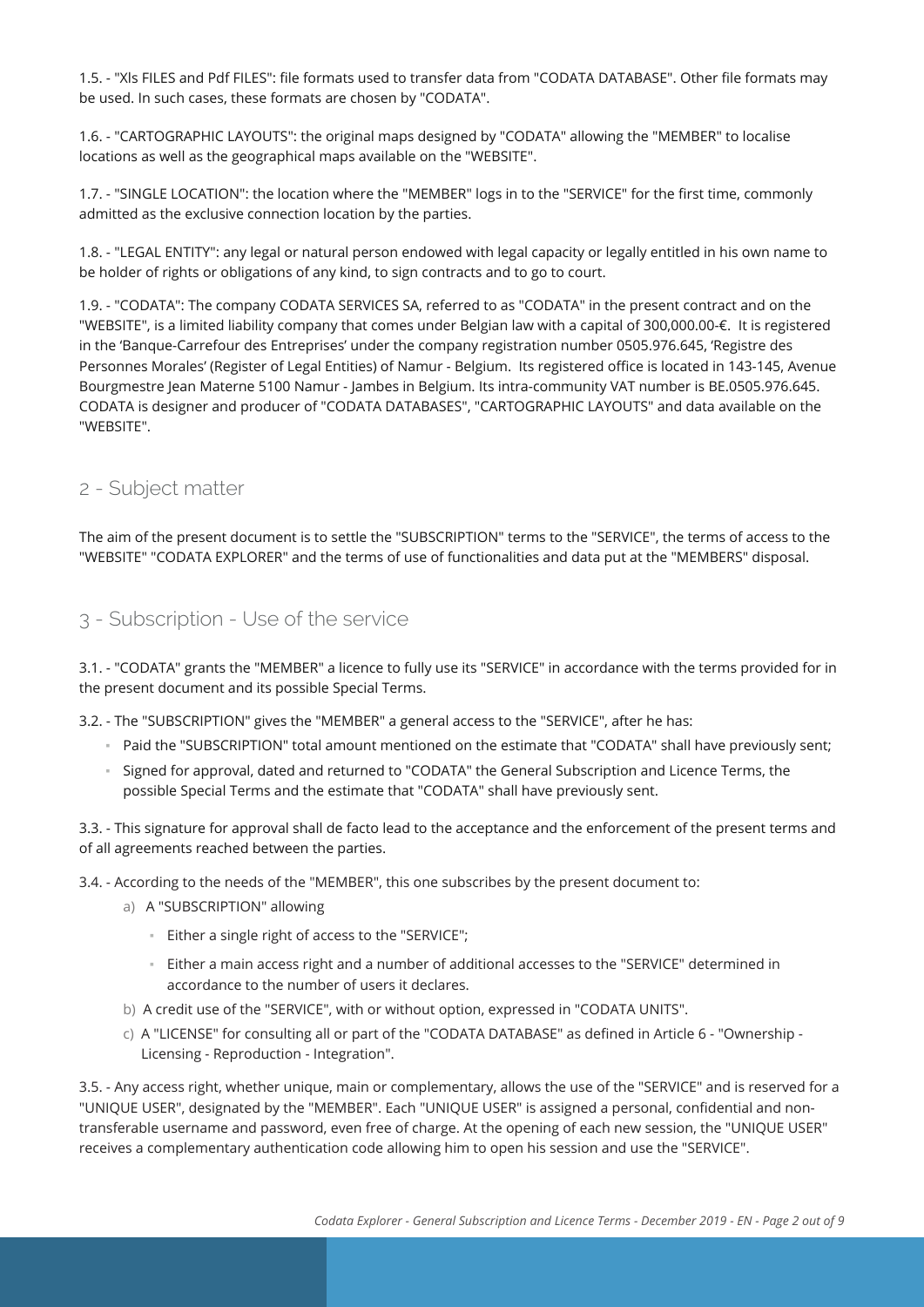3.6. - The "MEMBER" shall have to use the "SERVICE" from a "SINGLE LOCATION". The "MEMBER" may occasionally use the "SERVICE" in another location provided that he previously informs "CODATA". "CODATA" shall have to agree to this relocated use whatever it may be.

3.7. - If the "MEMBER" uses the service in another location than the "SINGLE LOCATION" without "CODATA's" approval, "CODATA" reserves the right to suspend the subscription without previous notice as long as "CODATA" wishes or to immediately cancel the subscription. In that case, "CODATA" shall inform the "MEMBER" of its motivated decision by recorded delivery with acknowledgement of receipt.

3.8. - The "MEMBER" acknowledges that he is aware of the limits and features of the Internet and commits himself to take all necessary measures to:

- (a) Access the "WEBSITE" by means of the Internet;
- (b) Protect his username and password given by "CODATA";
- (c) Protect data and computers against infection by a computer virus.

3.9. - "CODATA" cannot be held responsible for any reparations of damage which could be inflicted on the "MEMBER" by computer virus.

3.10. - The "MEMBER" is responsible for the use of the "SERVICE". Furthermore, the "MEMBER" secures "CODATA" against prejudicial consequences of any fraudulent use of the "SERVICE" resulting from himself or from someone he is answering for. In case of non respect of this clause, compensation can be claimed by "CODATA" or by the concerned parties.

3.11. - In particular, the "MEMBER" assures that all data available on the "WEBSITE" about him is not confidential, is correct, does not mislead and does not infringe the rights of a third party.

3.12. - The access right the "SERVICE" granted to the "MEMBER" is exclusive and non-transferable, even free of charge. The use of the "SERVICE" is strictly reserved for "MEMBERS" for their professional use.

# 4 - Evolution of the service

4.1. - "CODATA" reserves the right to adapt, modify the terms of use of the "SERVICE" as well as to add or remove services. The "MEMBER" acknowledges this right to "CODATA" and does not allow himself to claim any subscription suspension or cancellation, damages or any compensation on these grounds.

4.2. - In case of absolute necessity or of fortuitous events or of any external reasons beyond its control, "CODATA" reserves the right to permanently stop the supplying of the "SERVICE" by means of a six month's notice notified online or in writing. Should "CODATA" permanently stop the supplying of the "SERVICE", "CODATA" would pay back the subscription price to the "MEMBER" proportionally to the balance of services to provide on the current subscription.

# 5 - Prices and terms of payment

5.1. - The "SUBSCRIPTION" price for a first subscription and the price for its renewal are those in force on the subscription or renewal date.

5.2. - The "SUBSCRIPTION" price covers the following fees for the subscription period:

- (a) "MEMBER" registration fees (client records), the first access and if need be, extra access rights (username(s) and password(s)), the access and the use of the "SERVICE". Connection fees to the Internet shall be exclusively borne by the "MEMBER";
- (b) Consulting, data requests, display of lists, "CARTOGRAPHIC LAYOUTS" and data.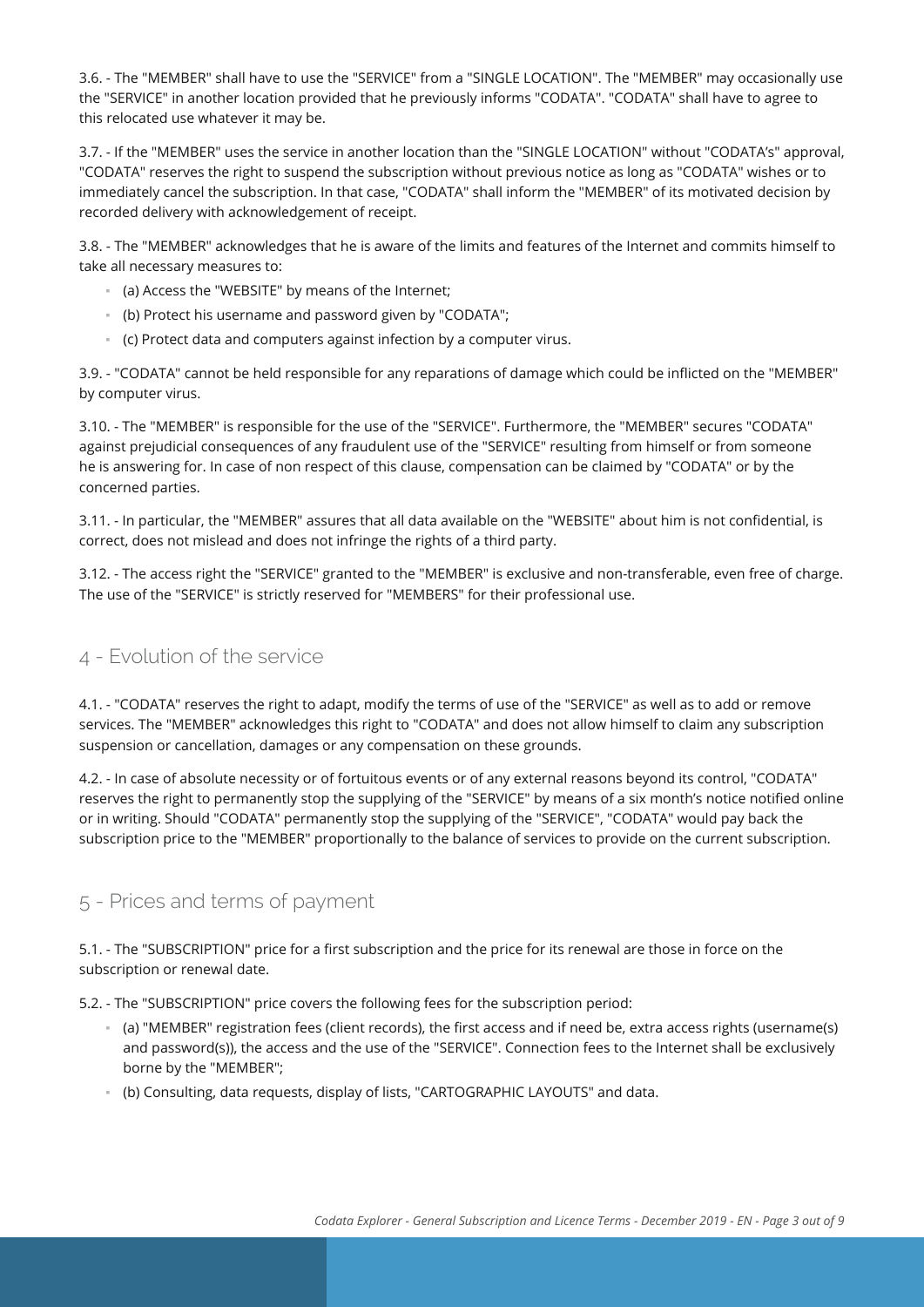5.3. - Any delay in payment of any amount due by the "MEMBER" shall result in the enforcement of the Belgian law of the 2<sup>nd</sup> August 2002 transposing the European directive 2000/35/CE on combating late payment in commercial transactions and on payment of interests at the legal rate in force in Belgium. The "MEMBER" shall inevitably have to pay without prejudice to "CODATA's" decision to cancel the "SUBSCRIPTION" in accordance with the present terms.

6 - Property - Licence - Reproduction - Integration

## 6.1. Principles

6.1.1 - "CODATA DATABASE", whose exclusive producer and one and only owner is "CODATA", is original – i.e. the used methods of data collection, the choice of information and its arrangement and the nature of information that the database comprises are original. "CODATA DATABASE" is an intellectual creation protected by legal provisions for Intellectual Property, both as copyright and as the sui generis right as database producer.

6.1.2. - As designer and producer of "CARTOGRAPHIC LAYOUTS", of "CODATA DATABASE" and of all information available on the "WEBSITE", "CODATA" is protected by the legislation in force regarding intellectual property. More specifically for the Benelux, "CODATA" is protected by the Benelux uniform law regarding trademarks, by the law of 31st August 1998 regarding the protection of database producers and the law of 30<sup>th</sup> June 1994 regarding copyright and neighbouring rights. For France, "CODATA" is protected by the law 98-536 of 1<sup>st</sup> July 1998 transposing the European directive 96/9/CE of 11<sup>th</sup> March 1996 on the legal protection of databases as well as the articles L.713-2, L.341-1 and the following articles of the Intellectual Property Code.

6.1.3. The "SUBSCRIPTION" to the "SERVICE" allowing access to the "WEBSITE" gives the "MEMBER" a licence for personal, non-exclusive and non-transferable use to consult all or part of "CODATA DATABASE". Within this framework, the "MEMBER" is entitled to use "CODATA DATABASE" for his own needs.

Granting a licence to use does not involve the transfer of property rights to the "MEMBER". "CODATA DATABASE" remains property of "CODATA" or of its authors, regardless of the form, language and medium.

The "LICENSE" is granted for a period of one year from the date on which the subscription takes effect. The "MEMBER" shall refrain from any further use of the "CODATA DATABASE".

The "MEMBER" commits himself to not impair the intellectual property rights of "CODATA", whether directly or indirectly via third parties.

The "MEMBER" commits himself and assures "CODATA" that:

- (a) He shall respect in every respect all provisions regarding intellectual property;
- (b) He shall respect "CODATA's" copyright, producer's rights, trademarks or private rights. "CODATA" is a protected registered trademark. Thereof, the "MEMBER" agrees that he has no rights on this brand;
- (c) He shall not print or export "CARTOGRAPHIC LAYOUTS" and data accessible by the "WEBSITE" other than those allowed by the present terms.

Furthermore, the "MEMBER" refrains from:

- reproducing all or part of "CODATA DATABASE" on any medium;
- translating, adjusting, arranging or modifying and/or correcting "CODATA DATABASE" and from reproducing its resulting changes;
- representing, disseminating, commercialising all or part of "CODATA DATABASE";
- providing directly or indirectly all or part of "CODATA DATABASE" to a third party, ex gratia or against payment, notably by rental, sales, handover, loan or outsourcing.

The "MEMBER" is held responsible for any unauthorised data reproduction or communication, whether it results from a mistake, a negligence or a simple omission on his part. The "MEMBER" is informed that files may include watermarks and tamper-evident technology to control their use.

As a general rule, the "MEMBER" shall under no circumstances prejudice the interests of "CODATA" and shall refrain from competing directly or indirectly with "CODATA" products and services.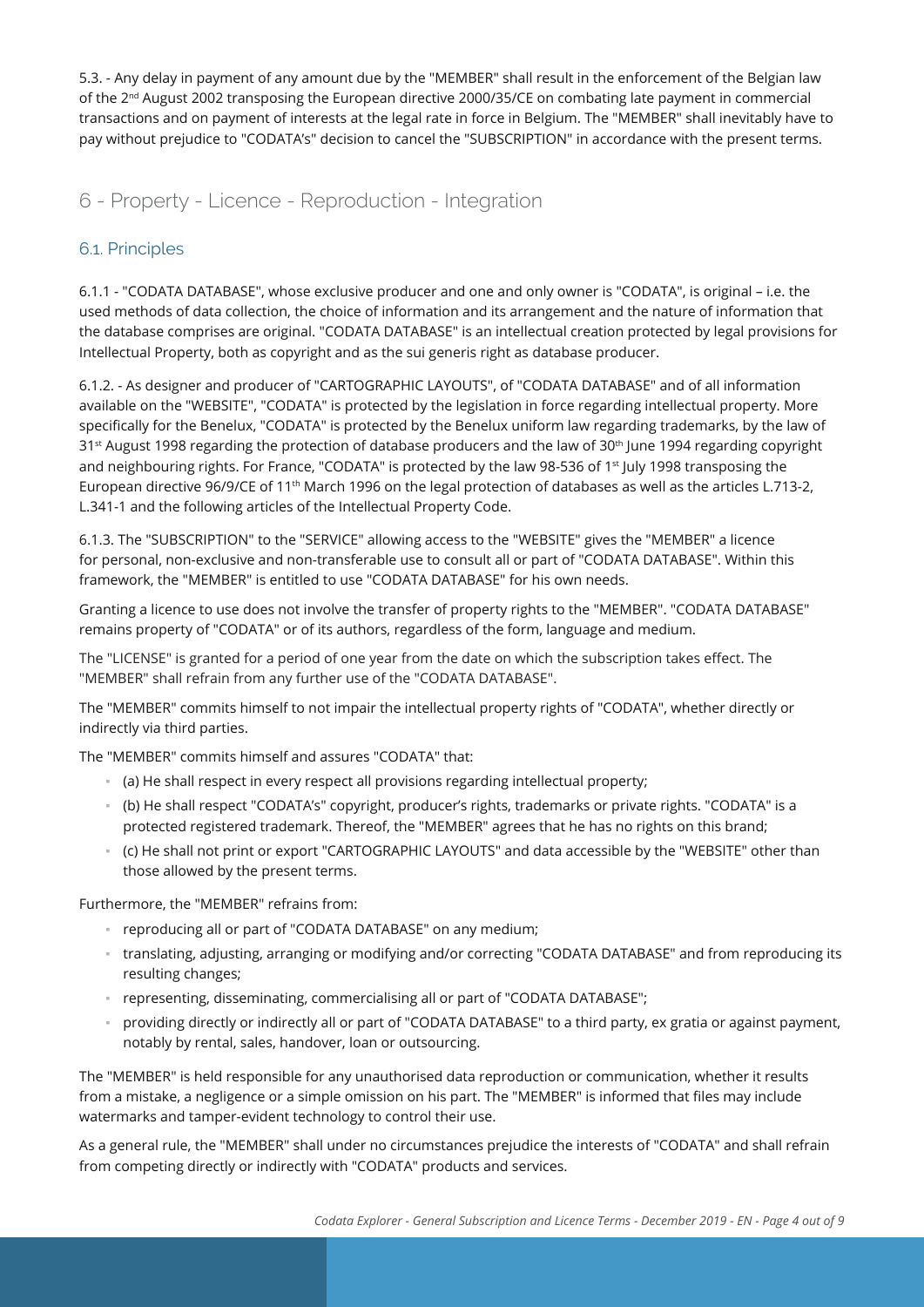However, there are two admitted exceptions to the principles mentioned above, namely the Reproduction Rights and Data Integration Rights. Both are detailed hereinafter in points 6.2 and 6.3 respectively.

### 6.2. Reproduction Rights - Download of "Pdf and Png Files" - Additional Fee

6.2.1. - By way of derogation from Article 6.1, the "MEMBER" is granted Reproduction Rights of all or part of "CODATA DATABASE" within a Limited Framework.

The Limited Framework is defined as follows:

- Compilation of reports, analyses and studies in order to transfer them to third parties, either for free or against payment;
- In any case, the mentioned reports, analyses and studies aim at making propositions or recommendations or at giving advice to a third party.

Reproduction Rights are defined as follows:

- Within the framework of the compilation of the mentioned reports, analyses and studies, the "MEMBER" is allowed to:
	- use all or part of "CODATA DATABASE";
	- partly reproduce "CODATA DATABASE", with the exception of any raw data reproduction;
	- aggregate all or part of "CODATA DATABASE".

As a corollary of this authorisation, the "MEMBER" has access to the downloading functionalities of "Pdf and Png files".

6.2.2. - Any dissemination or commercialisation of all or part of "CODATA DATABASE" remains forbidden outside the framework of compilation of files, reports, analyses and studies as defined above.

6.2.3. - In compensation to the authorisation granted above in point 6.2.1, the "MEMBER" binds himself to:

- use Codata data exclusively for business purposes;
- remain within the Limited Framework defined above in point 6.2.1;
- always indicate unambiguously data origin and dates;
- not alter the provided data without any clear and unambiguous indication;
- not use Codata data to design sales brochures or any other media that aim at promoting the "MEMBER's" products and services;
- to pay an additional fee equivalent to 50% of the basic annual "SUBSCRIPTION" price.

#### 6.3. Integration Rights - Download of "Pdf, Png, Xls Files" - Additional Fee

6.3.1 - By way of derogation from Article 6.1, the "MEMBER" is granted Data Integration Rights of all or part of "CODATA DATABASE" within a Limited Framework.

The Limited Framework is defined as follows:

- Integration of all or part of "CODATA DATABASE" into any medium put at the disposal of third parties against payment;
- The mentioned media integrating in any case data from other origins, compatible with Codata data;
- The mentioned media can under no circumstances be put at the disposal of third parties free of charge.

Data Integration Rights are defined as follows:

- Within the framework of the mentioned media made available for third parties, the "MEMBER" is allowed to:
	- use all or part of "CODATA DATABASE";
	- reproduce all or part of "CODATA DATABASE", with the exception of any raw data reproduction;
	- aggregate all or part of "CODATA DATABASE".

As a corollary of this authorisation, the "MEMBER" has access to the downloading functionalities of "Pdf, Png and Xls files".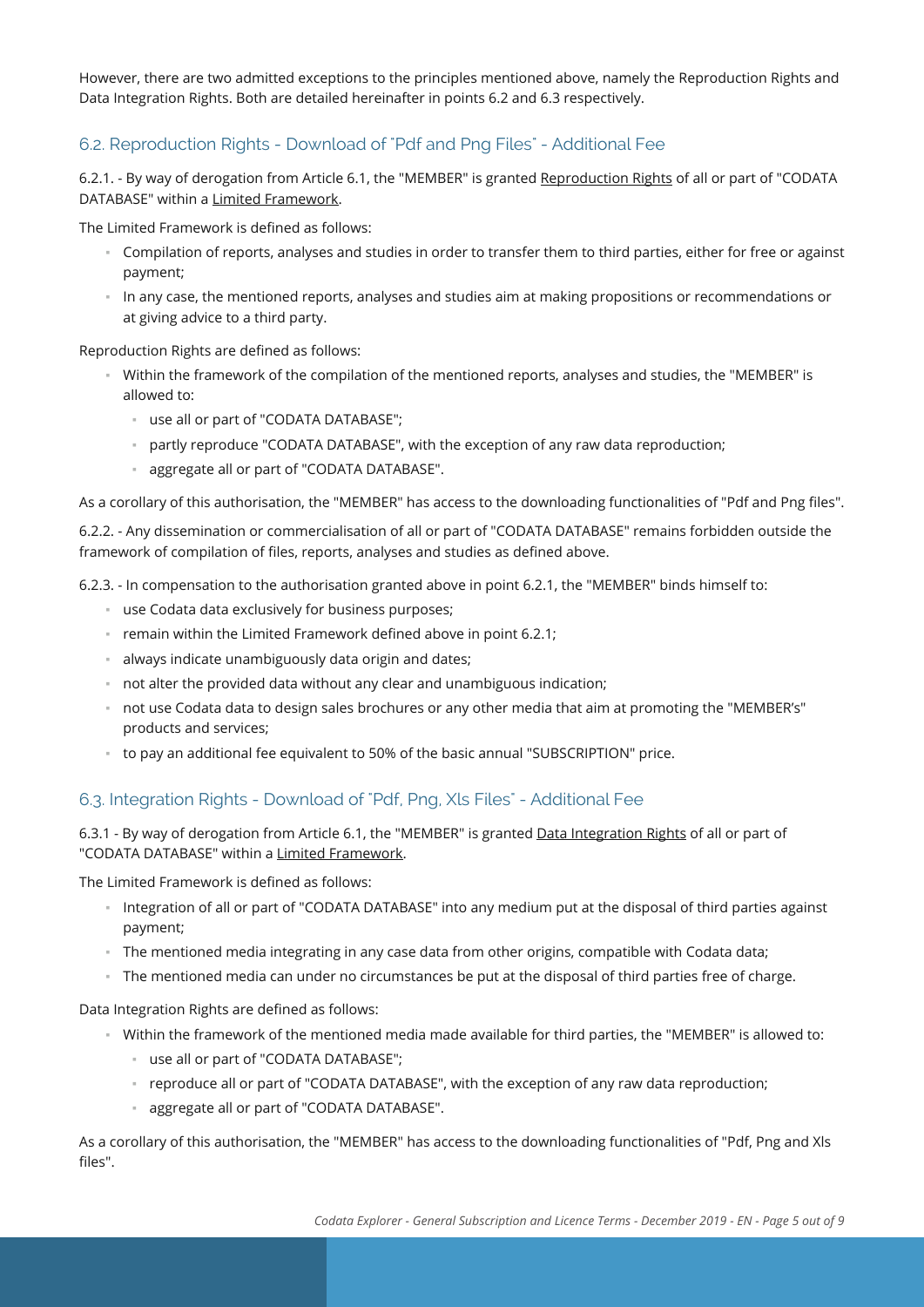6.3.2. - Any dissemination or commercialisation of all or part of "CODATA DATABASE" remains forbidden outside the framework defined above in article 6.3.1.

6.3.3 - In compensation to the authorisation granted above in point 6.3.1, the "MEMBER" binds himself to:

- use Codata data exclusively for business purposes;
- remain within the Limited Framework defined above in point 6.3.1;
- always indicate unambiguously data origin and dates;
- not alter the provided data without any clear and unambiguous indication;
- not use Codata data to design sales brochures or any other media that aim at promoting the "MEMBER's" products and services;
- to pay an additional fee equivalent to 100% of the basic annual "SUBSCRIPTION" price.

# 7 - Liability

7.1. - "CODATA" guarantees under no circumstances the quality and the veracity of data available on its "WEBSITE".

7.2. - In particular, "CODATA" does not guarantee the accuracy of data relating to third parties. It also does not guarantee the nature, the interest and the number of offers proposed by "MEMBERS" via the "SERVICE", especially via its real estate advertisement service.

7.3. - "CODATA" cannot be held responsible for the incorrect nature of data available on its "WEBSITE", which is acknowledged by the "MEMBER".

7.4. - "CODATA" shall do everything possible to provide data of an optimum quality on its "WEBSITE". If need be, "CODATA" can alter, add or delete data after it has been informed by a third party of the incorrect nature of some data on the "WEBSITE" which may lead astray or be prejudicial to the rights of a third party.

7.5. - Should a conflict arise between "MEMBERS" or between a "MEMBER" and a third party, "CODATA" shall under no circumstances be the master or judge of this conflict.

7.6. - It is expressly admitted that if "CODATA" was held responsible for the accuracy of data available on its "WEBSITE" in the context of the present contract, the "MEMBER" could not claim any damages or any compensation of any kind from "CODATA".

7.7. - "CODATA" cannot accept liability for any indirect or particular damage, for any loss of profit, activity or information or for any other financial loss.

7.8 . - For the use of the "SERVICE", "CODATA's" liability shall be financially limited to the equivalent of the price of the current "SUBSCRIPTION" period.

7.9. - "CODATA" shall do everything possible to provide a "SERVICE" of quality without interruption. However, should the maintenance of the "WEBSITE" or any other event temporarily prevent data viewing, "CODATA" shall not be indebted of any compensation on account of a break in the "SERVICE" of less than 72 hours. Should unavailability last more than 72 hours, "CODATA" shall be indebted of an amount equivalent to the "SERVICE" unavailability period. However, "CODATA" cannot accept liability for any "SERVICE" unavailability caused by a fault from telecommunication companies or from service providers responsible for the implementation of the access to the "WEBSITE".

7.10. - In case of absolute necessity, the obligations of the prevented party shall be suspended. Thus, this clause is notably valid in case of: act or omission from the government or from the proper higher authorities, freezing of telecommunication networks, uprisings, acts of terrorism, civil war, war, military operations, national or local state of emergency, fire, lightning, explosion, flood, storm, third party deed.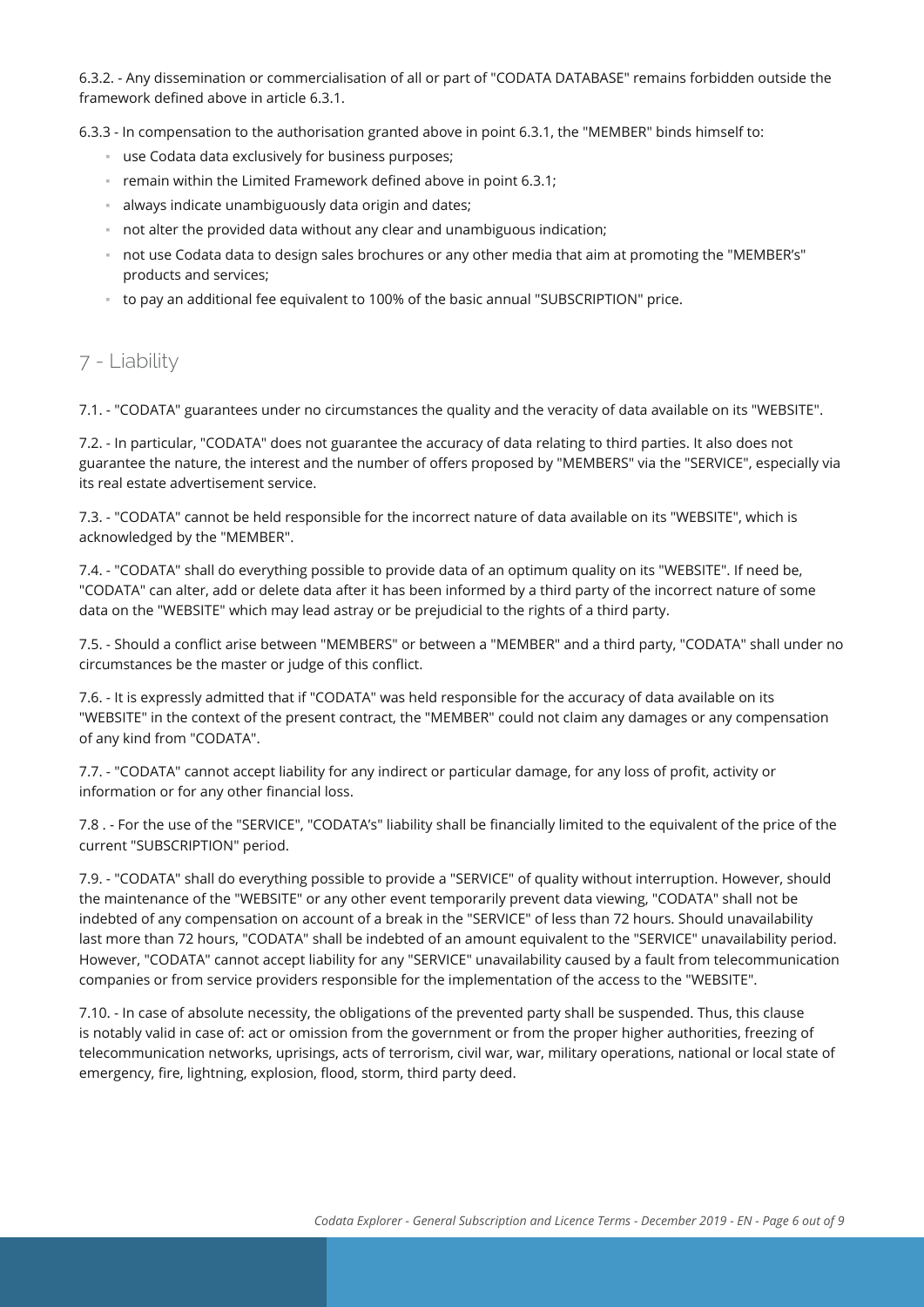# 8 - Duration and Cancellation

8.1. - The "SUBSCRIPTION" shall take effect from the date mentioned on the invoice for one year. However, the access to the "SERVICE" is suspended as soon as the subscribed credit use - expressed in "CODATA UNITS" - is exhausted.

8.2. - At the end of the "SUBSCRIPTION" period, the contract is renewed by tacit agreement for another year, unless either one party or the other cancels the "SUBSCRIPTION" by recorded delivery with acknowledgement of receipt with at least a one month's notice before the expiration date. In the case of a cancellation to come, the current "SUBSCRIPTION" period remains valid and all the amounts related to it remain due.

8.3. - "CODATA" shall send an invoice two months before the "SUBSCRIPTION" expiration date. The "MEMBER" shall have to pay it before the beginning of the new "SUBSCRIPTION" period. In case of delay, "CODATA" shall suspend the "SERVICE" until the invoice has been settled, without the "MEMBER" being allowed to claim a deferment of the beginning of the "SUBSCRIPTION" period.

Thus, if the "MEMBER" wishes to renew his "SUBSCRIPTION", he shall have to pay the invoice sent by "CODATA" before the beginning of the new period. However, if the "MEMBER" does not wish to renew his "SUBSCRIPTION", he shall have to cancel the contract within the month following the receipt of his invoice.

8.4. - Should the "MEMBER fail to honour his obligations and commitments and should he not try to remedy, "CODATA" shall be allowed to cancel the present contract. In that case, "CODATA" shall send a recorded delivery with acknowledgement of receipt. Should the formal notice remain unanswered after one month, "CODATA" shall cancel the contract with immediate effect and without any other formality. This formal notice shall have to mention the grounds for the early cancellation. In that case, there shan't be any pay back of all or part of the "SUBSCRIPTION" amount.

8.5. - Furthermore, "CODATA" shall be allowed to cancel the "SUBSCRIPTION" immediately without prior notice, pay back - even partial - or compensation in the case of:

- (a) Computer hacking or any attempt of dishonest appropriation of data available on the "WEBSITE", whose cause or origin is the connection with the "MEMBER's" computer equipment;
- (b) Communication by the "MEMBER" of any contentious data and/or of any data infringing the rights of third parties;
- (c) Default in payment relating to amounts due by the "MEMBER" within the framework of this contract eight days after an unanswered formal notice.

8.6. - Should the "SUBSCRIPTION" be cancelled either by "CODATA" or by the "MEMBER", the "MEMBER" commits himself to not use or divulge to a third party any "CARTOGRAPHIC LAYOUT" or data available on the "WEBSITE", which would have previously been printed or exported on any other media by the "MEMBER".

## 9 - Miscellaneous

9.1. - Any delay or failure from "CODATA" in the exercising of its rights or any recourse within the framework of this "SERVICE" shall not imply a renunciation to exercise its rights or recourse.

9.2. - If any provision in the "SUBSCRIPTION" contract is null and void in the eyes of a rule of law in force or of a legal decision which has become final, it shall be reputed unwritten. The other provisions shall nevertheless remain in full force and effect.

9.3. - The "MEMBER" has to assure "CODATA" of an active and regular collaboration between himself and "CODATA". Should any difficulty arise during the service, the necessary collaboration of both parties binds them to inform and consult each other as soon as possible in order to set up the most appropriate solution as quickly as possible. Thus, the "MEMBER" has to guarantee that he is using the "SERVICE" in accordance with the present provisions.

9.4. - The "MEMBER" allows CODATA to mention his name as a commercial reference.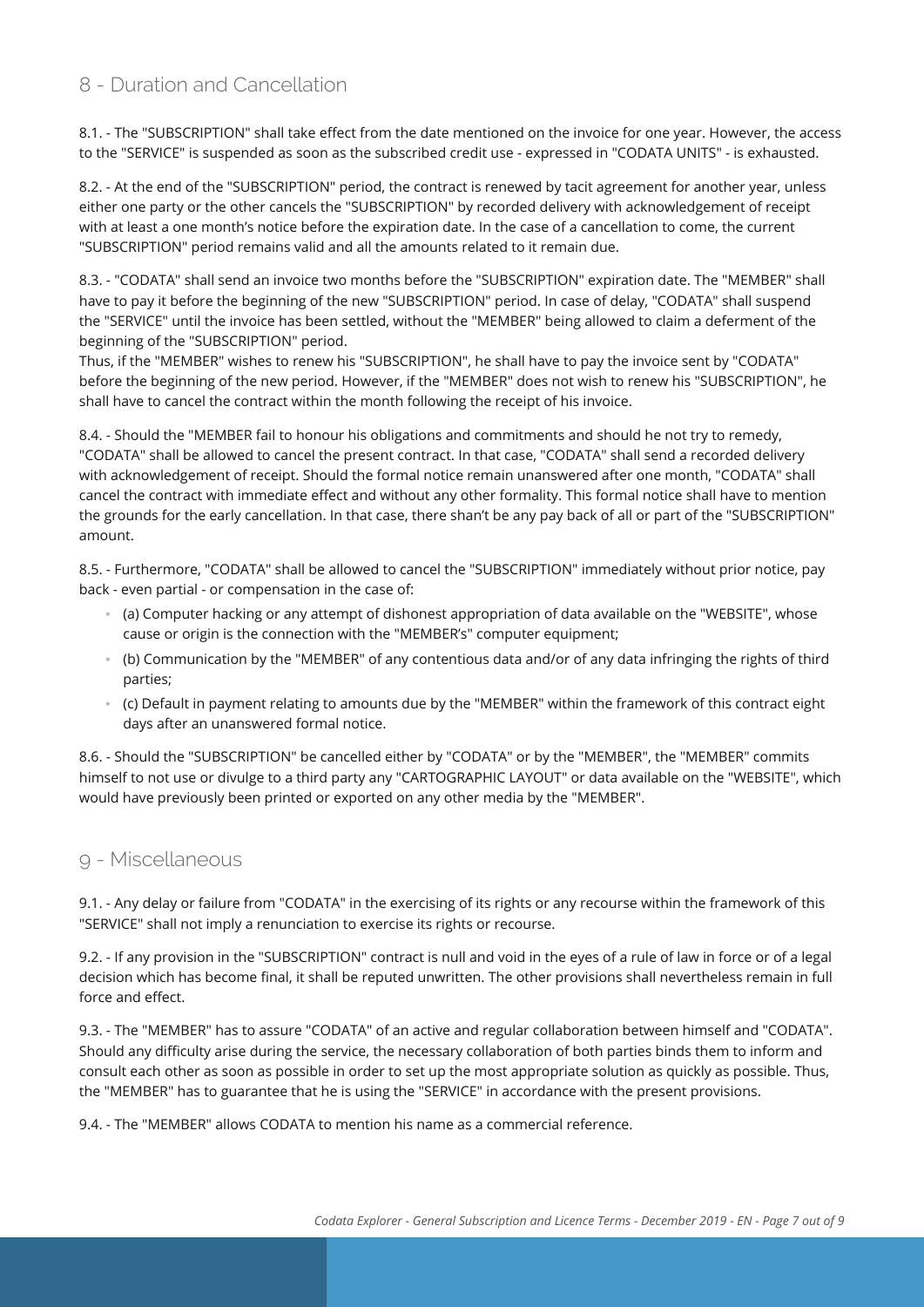9.5. - In case of loss or theft of his (her) username (s) and password (s), the "MEMBER" shall have to notify "CODATA" as soon as possible in writing. "CODATA" shall cancel it (them) when it receives the notification and shall confirm this cancellation to the "MEMBER".

## 10 - Applicable law - Litigation

10.1. - The present "SUBSCRIPTION" contract is subject to Belgian law. The present "SUBSCRIPTION" contract is written in English.

10.2. - Should any difficulty relating to the interpretation or performance of the present terms arise, the parties agree to attempt to resolve this issue amicably. In the event of any dispute, the parties expressly agree to give jurisdiction to the Commercial Court of Namur, even in case of summary judgment or multiple defendants.

In this context, the parties expressly agree that they are mutually bound exclusively by the French version of the present general licence terms. This translated version is provided for information purposes only in order to facilitate understanding between the parties.